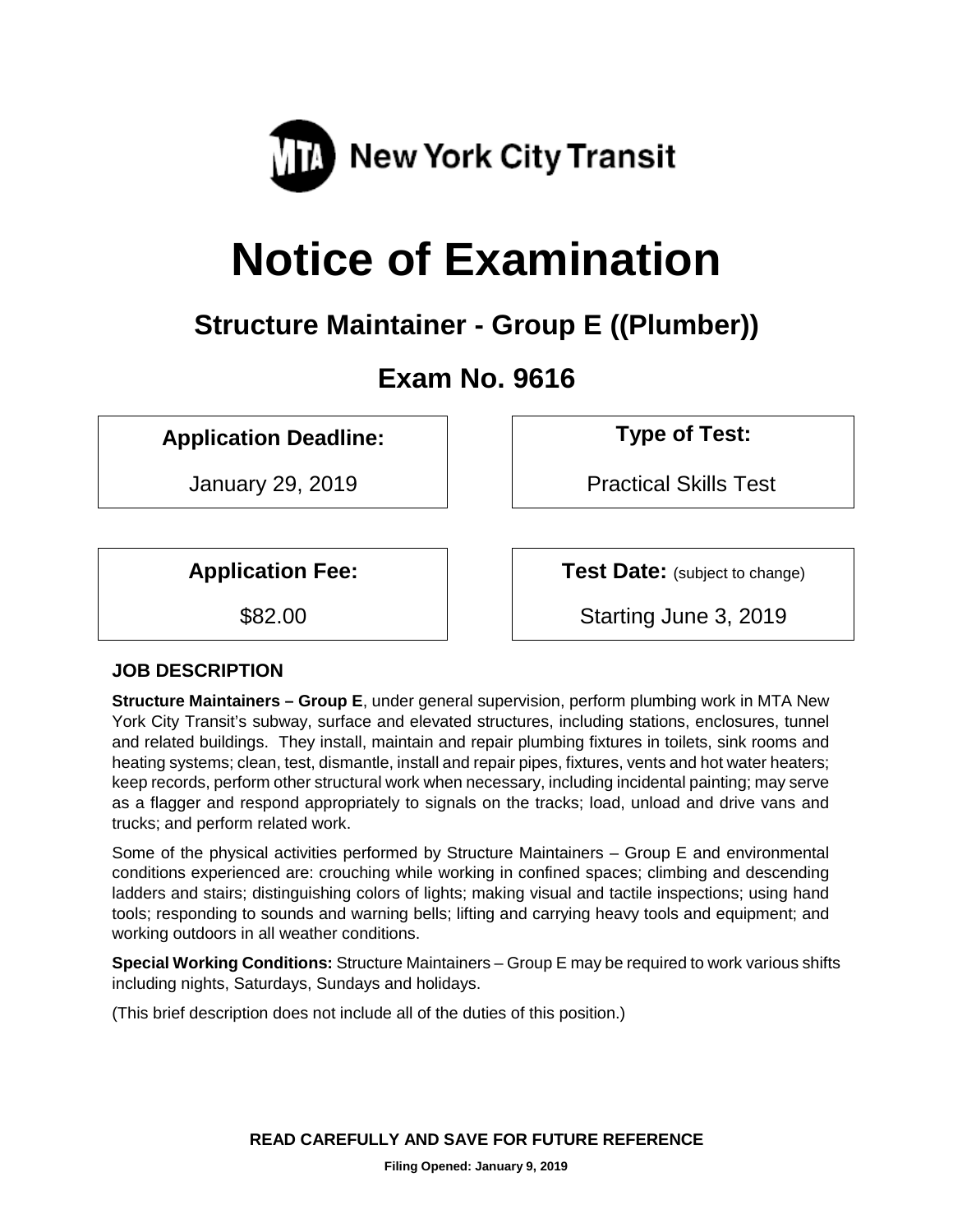# **SALARY AND BENEFITS**

The current minimum salary for Structure Maintainer – Group E is \$30.8124 per hour for a 40- hour week, with an increase to \$36.2499 per hour in the sixth year. These rates are subject to change. The benefits of this position include, but are not limited to, night and weekend salary differentials, paid holidays, vacation and sick leave, a comprehensive medical plan and a pension plan.

## **HOW TO QUALIFY**

**Education and Experience Requirements:** By the **last day of the Application Period,** you must meet one of the following requirements:

- 1. Graduation from a four-year full-time apprenticeship program in the plumbing trade recognized by the N.Y. State Department of Labor, U.S. Department of Labor, or any state apprenticeship council which is recognized by the U.S. Department of Labor; or
- 2. Two years of full-time journey-level experience (i.e. fully-trained, knowledgeable, proficient and competent) as a plumber in the plumbing trade, preceded by one of the following:
	- A. Two years of full-time experience as a helper, apprentice or trainee performing or assisting in the plumbing trade; or
	- B. Graduation from an approved trade school or technical school, with a major course of study in plumbing or a closely related field, totaling 600 hours; or
	- C. Graduation from a vocational high school with a major course of study in plumbing; or
	- D. An Associate degree or a higher degree in plumbing, or a closely related field, from an accredited college or university.

The trade, technical or vocational high school must be approved by a State's Department of Education or a recognized accrediting organization. The college or university must be accredited by regional, national, professional, or specialized agencies recognized as accrediting bodies by the U.S. Secretary of Education and by the Council for Higher Education Accreditation(CHEA).

You are responsible for determining whether you meet the qualification requirements for this examination prior to submitting the *Application*. You may be given the test before we determine if you meet the qualification requirements. If you are marked "Not Qualified," your *Application* fee will **not** be refunded and you will **not** receive a score.

# **REQUIREMENTS TO BE APPOINTED**

**Driver License Requirement:** At the time of appointment, you must have a motor vehicle driver license valid in the State of New York. If you have serious moving violations, a license suspension or an accident record, you may be disqualified. You will be appointed subject to the receipt of a Class B Commercial Driver License (CDL), valid in the state of New York, within the probationary period. The CDL may **not** have **any** restrictions which would preclude the performance of the duties of a Structure Maintainer- Group E, and must be must be maintained for the duration of your employment in the title.

**Medical Requirement:** Medical guidelines have been established for the position of Structure Maintainer- Group E . You will be examined to determine whether you can perform the essential functions of the position. Where appropriate, a reasonable accommodation will be provided for a person with a disability to enable him or her to perform the essential functions of the job.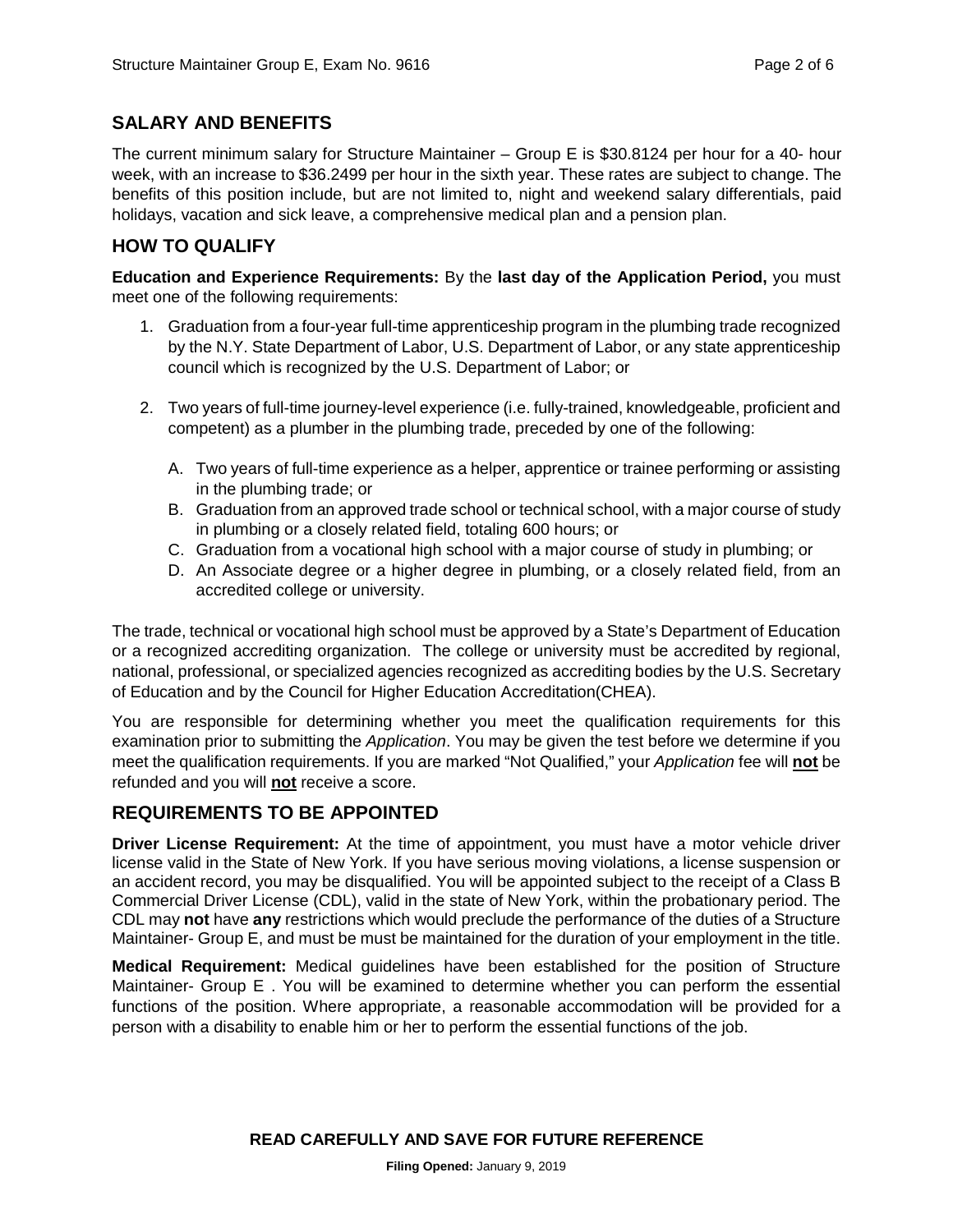# **REQUIREMENTS TO BE APPOINTED** (Continued)

**Drug Screening Requirement:** You must pass a drug screening in order to be appointed, and if appointed, you will be subject to random drug and alcohol tests for the duration of your employment. Additionally, if you have tested positive on a drug or alcohol test or had a refusal to test during preemployment or while employed by a Federal DOT-regulated employer during the applicable period, you must have completed the Substance Abuse Professional (SAP) evaluation, referral and education treatment process required by federal law in order to be appointed to this safety sensitive position.

**Residency:** New York City residency is not required.

**English Requirement:** You must be able to understand and be understood in English.

**Proof of Identity:** Under the Immigration and Reform Control Act of 1986, you must be able to prove your identity and your right to obtain employment in the United States prior to employment with MTA New York City Transit.

#### **HOW TO OBTAIN AN APPLICATION**

During the application period, you may obtain an *Application* for this examination online at <http://mta.info/nyct/hr/appexam.htm> or in person at the MTA Exam Information Center as indicated below.

**MTA Exam Information Center:** Open Monday through Friday, from 9 AM to 3 PM, in the lobby at 180 Livingston Street, Brooklyn, New York. Directions: take the A, C, F or R trains to the Jay Street-Metro Tech Station, or the 2, 3, or the G train to the Hoyt Street Station. The MTA Exam Information will be closed on Monday, January 21, 2019 in observance of Martin Luther King Jr. Day.

# **REQUIRED FORM(S)**

- 1. **Application:** Make sure that you follow all instructions included with your *Application*, including payment of fee. Save a copy of the instructions for future reference.
- 2. **Education and Experience Test Paper:** Write your social security number in the box at the top of the cover page, and the examination title and number in the box provided. This form must be filled out completely and in detail for you to receive your proper rating. Keep a copy of your completed Education and Experience Test Paper for your records.
- 3. **Foreign Education Fact Sheet (required only if you need credit for your foreign education for this examination):** If you were educated outside the United States, you must have your foreign education evaluated to determine its equivalence to education obtained in the United States. The services that are approved to make this evaluation, as well as instructions on how to submit this evaluation are listed in the *Foreign Education Fact Sheet* included with your application packet. When you contact the evaluation service, ask for a "document-by-document" (general) evaluation of your foreign education.

# **HOW TO SUBMIT AN APPLICATION AND PAY THE APPLICATION FEE**

If you believe you meet the requirements in the "How to Qualify" section, you **must** apply by mail. MTA New York City Transit will **not** accept *Applications* in person.

#### **Applications by Mail must:**

- 1. Include all of the required forms, as indicated in the "Required Forms" section above.
- 2. Be postmarked by the last day of the application period.
- 3. Be mailed to the address in the "Correspondence" section of this notice.
- 4. Include the appropriate fee in the form of a money order.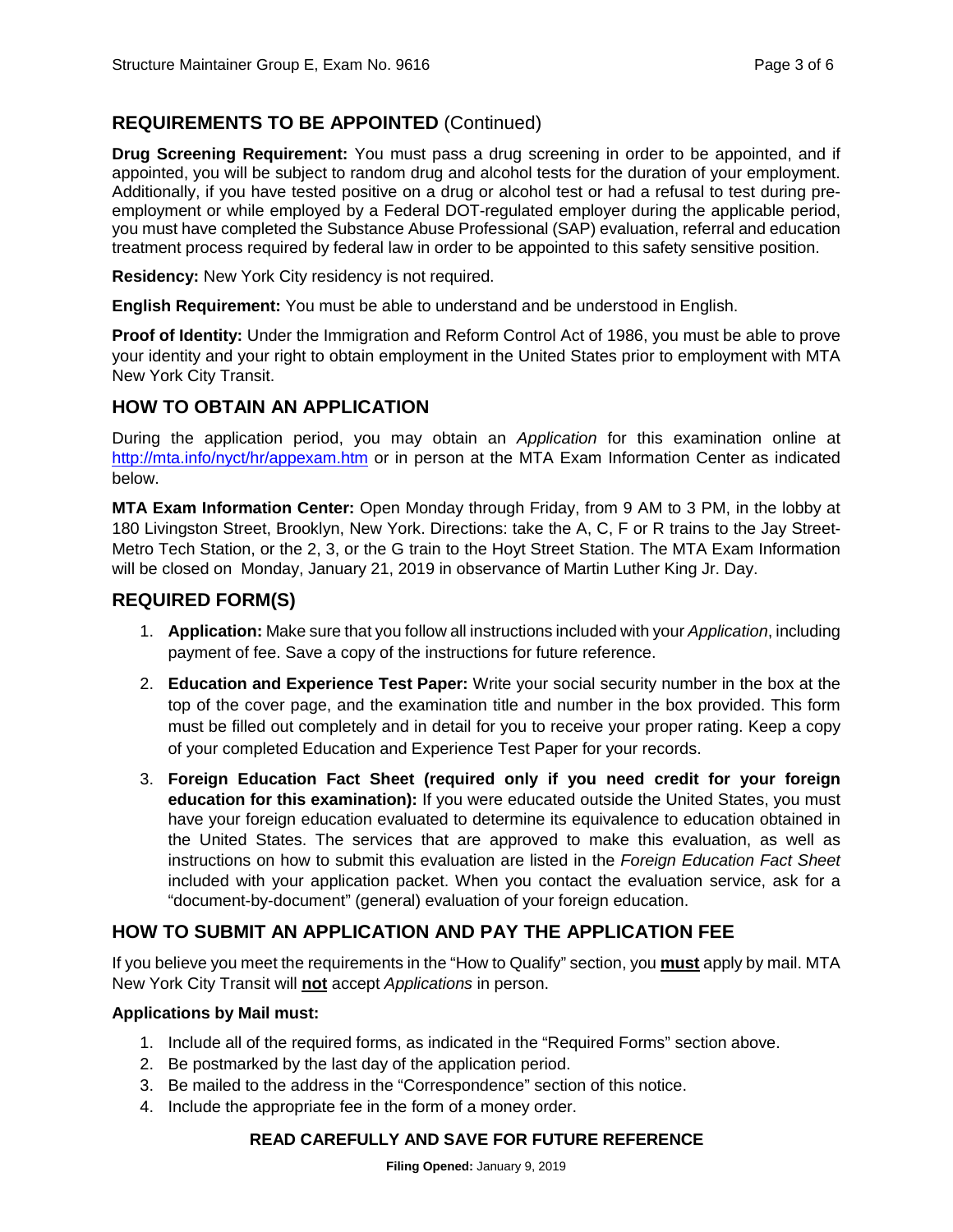# **HOW TO SUBMIT AN APPLICATION AND PAY THE APPLICATION FEE** (Continued)

#### **The Money Order (Postal Money Order Preferred) must:**

- 1. Be made payable to the MTA New York City Transit.
- 2. Be valid for one year.
- 3. Have the following information written on it: your name, home address, the last four digits of your social security number, the exam title and exam number.

Save your money order receipt for future reference and proof of filing an *Application*.

#### **Cash and personal checks will not be accepted**.

**Application Fee:** This fee is generally non-refundable. Under special circumstances, you may be entitled to a refund. You should refer to the Department of Citywide Administrative Services (DCAS) General Exam Regulations to determine if you are entitled to a refund prior to requesting one. You can refer to the bottom of the last page of this Notice of Examination for instructions on how to obtain a copy of the DCAS General Exam Regulations.

# **HOW TO SUBMIT AN APPLICATION WHEN REQUESTING A FEE WAIVER**

Applicants who wish to request a fee waiver must obtain an *Application* in person at the MTA Exam Information Center as indicated above and must submit the *Application* and required forms by mail to the address in the "Correspondence" section below **by the last day of the application period**.

MTA New York City Transit will not accept *Applications* in person. Additional information on how to request an application fee waiver is available with the *Application.*

#### **ADMISSION LETTER**

An *Admission Letter* will be mailed to you about 10 days before the first date of the practical skills test. If you do not receive an *Admission Letter* at least 4 days before this date, you may obtain a duplicate letter at the MTA Exam Information Center (as indicated above). A paper copy of the *Admission Letter* is your ticket for admission to the test.

Applicants **must** keep their mailing address **up to date**. Please refer to the Correspondence section below for instructions on how to update your address and other contact information.

# **THE TEST**

The test will consist of a competitive practical skills test. The competitive practical skills test may measure your ability to produce a satisfactory sample of plumbing work. A score of at least 70% is required to pass the competitive practical skills test. Your score on the competitive practical skills test will be used to determine your place on the eligible list.

Veterans' or Disabled Veterans' Credit will be granted only to eligible passing candidates who request that they be applied. Veterans' or Disabled Veterans' Credit should be requested at the time of application, but **must** be requested before the date the eligible list is established. Claims for Veterans' or Disabled Veterans' Credit cannot be made once the eligible list is established.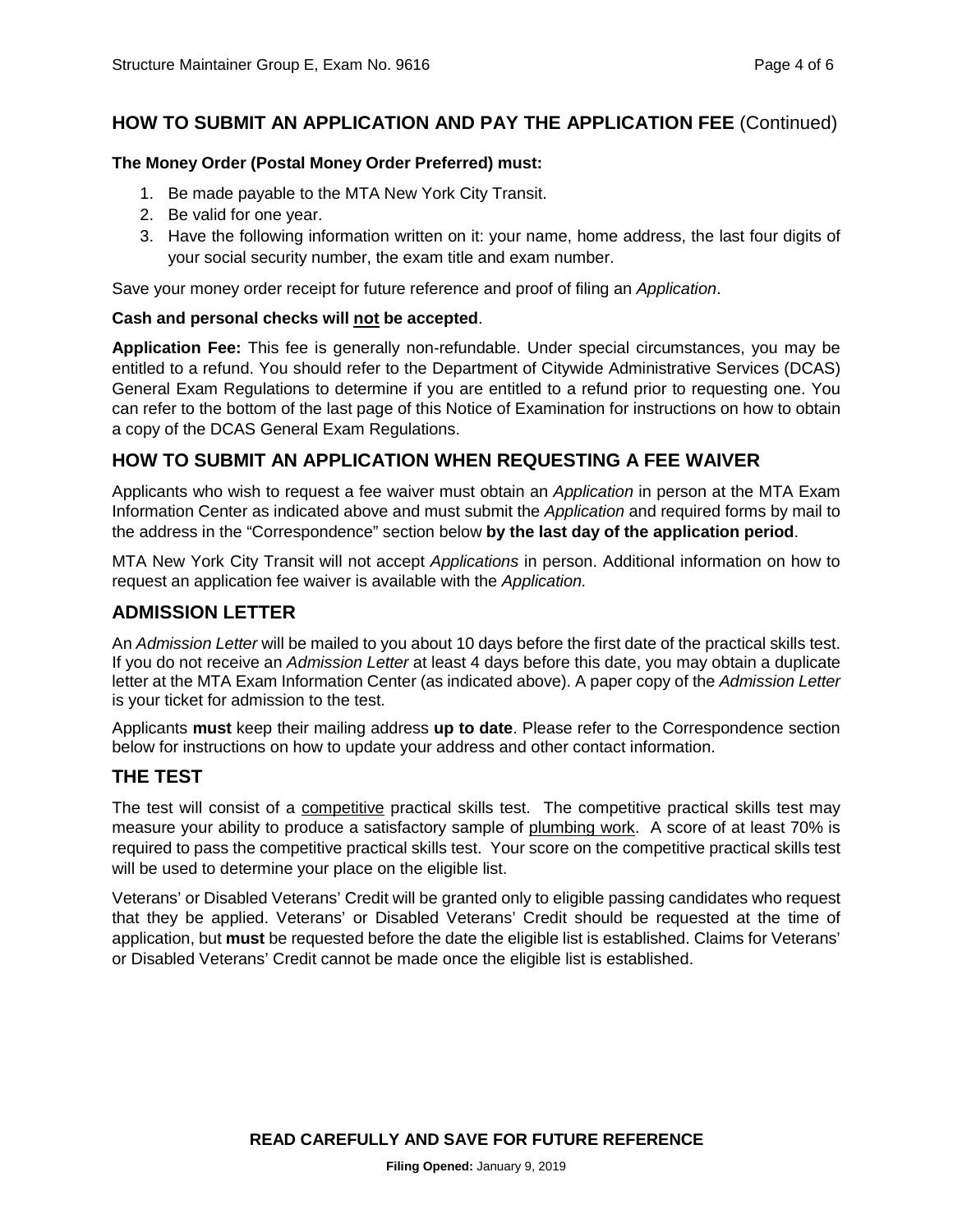# **TEST ADMINISTRATION GUIDELINES**

**Warning:** You are not permitted to enter the test site with cellular phones, smart watches, beepers, pagers, cameras, portable media players, or other electronic devices. Calculators are permitted; however they must be hand-held, battery or solar-powered, numeric only. Calculators wit h functions other than addition, subtraction, multiplication and division are prohibited. Electronic devices with an alphabetic keyboard, word processing, or data recording capabilities, such as planners, organizers, etc., are prohibited. If you use any of these devices in the building at any time before, during, or after the test, you may **not** receive your test results, your test score may be nullified, and your application fee will **not** be refunded.

You may not have any other person, including children, present with you while you are being processed for or taking the test, and no one may wait for you inside of the test site while you are taking the test.

**Required Identification: You are required to bring one (1) form of valid (non-expired) signature and photo bearing identification to the test site**. The name that was used to apply for the exam must match the first and last name on the photo ID. A list of acceptable identification documents is provided below**. If you do not have an acceptable ID, you may be denied testing.** Acceptable forms of identification (bring one) are as follows: State issued driver's license, State issued identification card, US Government issued Passport, US Government issued Military Identification Card, US Government issued Alien Registration Card, Employer Identification Card with photo, IDNYC, or Student Identification Card with photo.

**Leaving:** You must leave the test site once you finish the test. If you leave the test site after being fingerprinted but before finishing the test, you will not be permitted to re-enter. If you disregard this instruction and re-enter the test site, you may not receive your test results, your test score may be nullified, and your application fee will not be refunded.

# **THE TEST RESULTS**

If you meet the qualifying education and experience requirements and pass the competitive practical skills test, your name will be placed in final score order on an eligible list and you will be given a list number. You will be notified by mail of your test results. If you meet all requirements and conditions, you will be considered for appointment when your name is reached on the eligible list.

# **SPECIAL ARRANGEMENTS**

**Special Test Accommodations:** If you plan to request special testing accommodations due to disability or an alternate test date due to your religious belief, follow the instructions included with your *Application* and mail your request to the address found in the "Correspondence" section below no later than 30 days prior to the first scheduled test date.

**Make-Up Test:** You may apply for a make-up test if you cannot take the practical skills test on the scheduled date for any of the following reasons:

- 1. Compulsory attendance before a public body;
- 2. On-the-job injury or illness caused by municipal employment where you are an officer or employee of the City;
- 3. Absence from the test within one week after the death of a spouse, domestic partner, parent, sibling, child, or child of a domestic partner where you are an officer or employee of the City;
- 4. Absence due to ordered military duty;